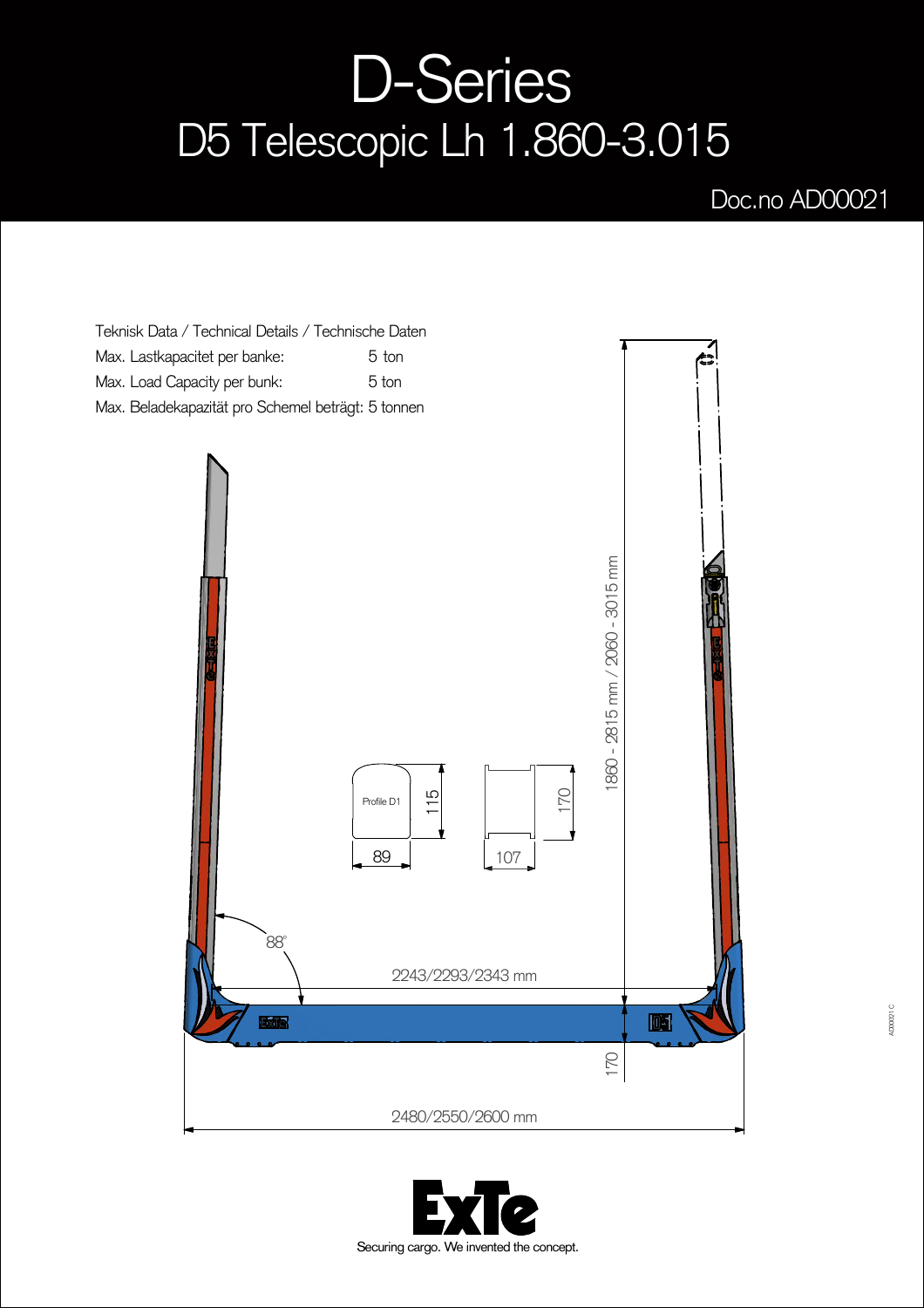

| Pos | Part.no | Pcs | <b>Benämning</b>                 | Description    | Bezeichnung   | Weight*      |
|-----|---------|-----|----------------------------------|----------------|---------------|--------------|
|     | 810428  |     | Stomme D5 2.48                   | <b>Bolster</b> | Schemelkörper | 46,6 kg      |
|     | 810425  |     | Stomme D5 2.55                   | <b>Bolster</b> | Schemelkörper | 47,6 kg      |
|     | 810420  |     | Stomme D5 2.60                   | <b>Bolster</b> | Schemelkörper | 48,3 kg      |
|     | 810196  |     | Låselement D-Profil              | Wedge kit      | lKeil         | $,2$ kg      |
|     | 802535  |     | Stake D1 T5 2220-3175 Telescopic | Stake          | Runge         | 23,1 kg      |
|     | 802755  |     | Stake D1 T5 2020-2975 Telescopic | Stake          | Runge         | ,7 kg<br>21. |

| A mm           | B mm   | C mm         | $D$ mm | $E1 \text{ m}3$ | $E2 \text{ m}3$  | E3 <sub>m3</sub> |
|----------------|--------|--------------|--------|-----------------|------------------|------------------|
| Loading height | Length | lotal Height | Depth  | F 2243          | F 2293           | F 2343           |
| 1860           | 2020   | 2030         | 159    | 4.17            | 4.26             | 4,36             |
| 2815           | 2975   | 2985         | 159    | 6.31            | 6.45             | 6.6              |
| 2060           | 2220   | 2230         | 159    | 4.62            | 4.72             | 4.83             |
| 3015           | 3176   | 3185         | 159    | 6.76            | 6.9 <sub>1</sub> | .U6              |



AD00021 C

ExTe förbehåller sig rätten att göra ändringar i specifikationer och<br>annan information i detta dokument utan förhandsinformation.

ExTe reserves the right to make changes in specifications and other information contained in this document without prior notice.

ExTe behält sich das Recht vor, Änderungen an Spezifikationen und anderen<br>Informationen in diesem Dokument ohne vorherige Ankündigung vorzunehmen.



\* Teoretiska

\* Theoretical

\* Theoretisch

ExTe Fabriks AB, SE-820 62 Färila Sweden. Tel: +46 (0)651 175 00. E-mail: info@exte.se www.exte.se